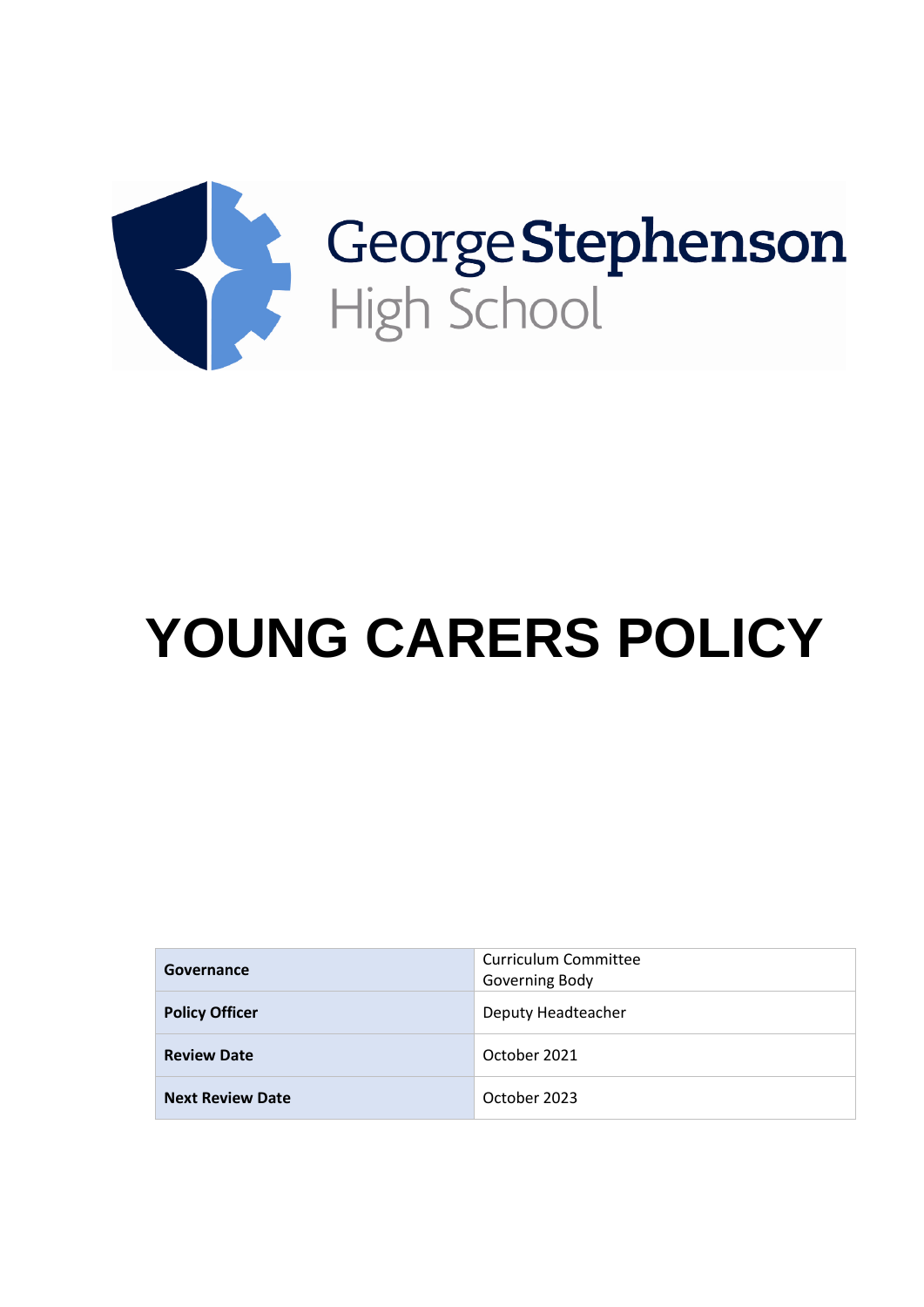# **Contents**

- 1.0 Policy Statement
- 2.0 Scope
- 3.0 Policy Aims
- 4.0 Key Staff Members
- 5.0 Raising awareness of young carers
- 6.0 Possible Indicators
- 7.0 Early Help
- 8.0 Support at school
- 9.0 Whole School Approach
- 10.0 Supporting Parents
- 11.0 Policy Review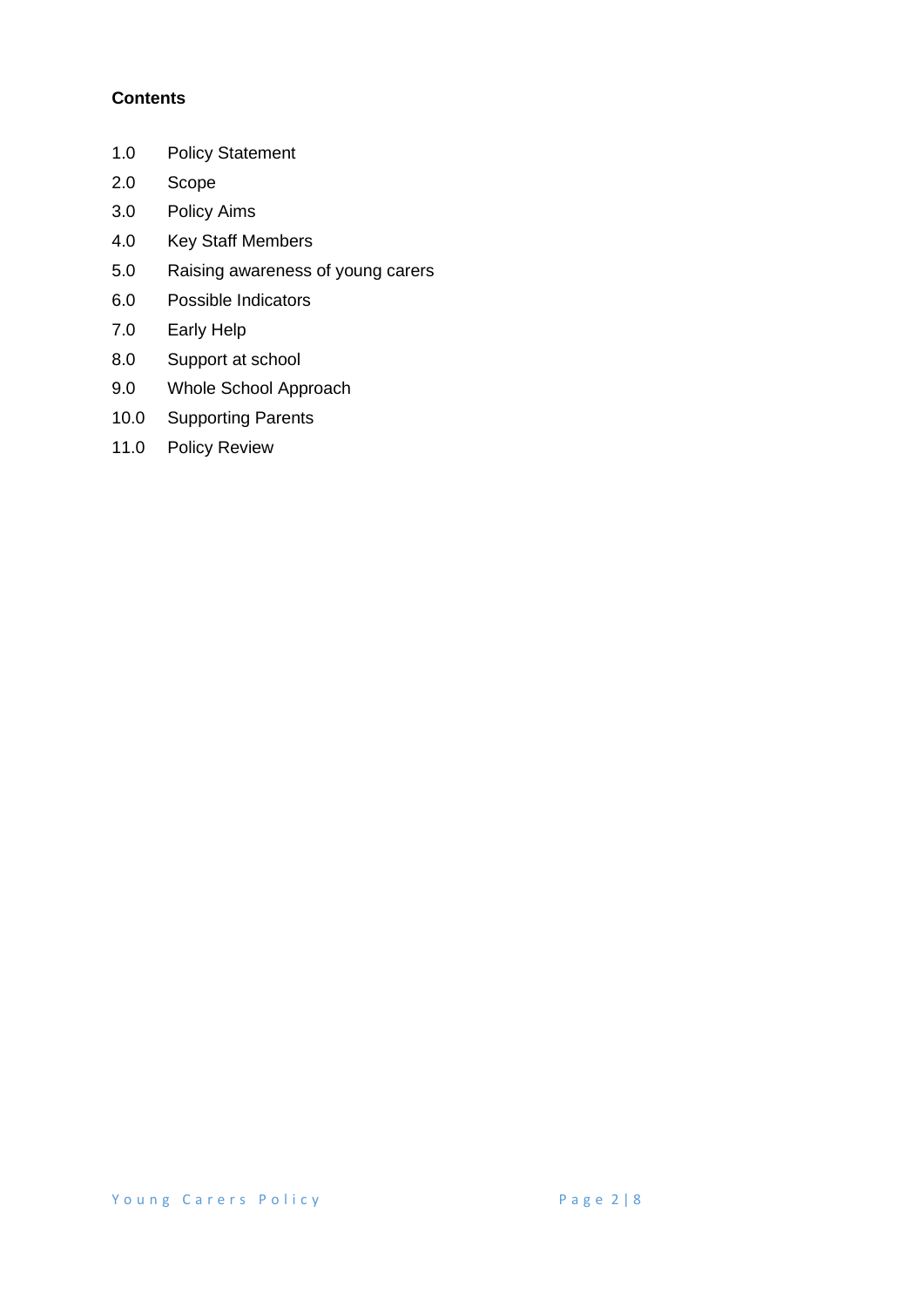### **1.0 Policy statement**

At George Stephenson High School, we are committed to and fully recognise our responsibilities for supporting young carers; this policy has been developed to ensure that all adults are working together to safeguard and promote the welfare of young carers. We will ensure timely and effective identification of students who are taking on a caring role.

#### **2.0 Scope**

This policy is a guide to all staff – including non-teaching and governors – outlining George Stephenson High Schools' approach to identifying, assessing, and supporting young carers. It should be read in conjunction with other relevant school policies.

This policy is written with regard to the [Children and Families Act 2014 –](http://www.legislation.gov.uk/ukpga/2014/6/section/96/enacted) Section 96, the Care Act 2014 – [Section 63,](http://www.legislation.gov.uk/ukpga/2014/23/section/63/enacted) and the [Care Act 2014 –](http://www.legislation.gov.uk/ukpga/2014/23/section/64/enacted) Section 64. The Government recognises that schools have a vital role to play and are ideally positioned to identify young carers and to initiate support.

To reinforce this Ofsted recognises young carers as a vulnerable and disadvantaged group. It has strengthened its guidance in The Common Inspection Framework: Education, Skills and Early Years (Ofsted, 2015) stating that "in making judgements inspectors will pay particular attention to young carers".

## **3.0 Policy Aims**

- To provide staff with the framework to promote and safeguard the wellbeing of young carers.
- To ensure consistent good practice across the school by increasing understanding and awareness of, and communication about, young carers.
- To ensure students at the school with caring responsibilities are identified and supported so they can play a full and active role in school life, remain healthy, and achieve their academic potential.
- To enable staff to understand how and when to request a statutory young carers assessment via the Early Help Assessment Tool.
- To encourage students who are impacted by parental ill-health, disability or substance misuse to self-identify and that the school works to a whole family approach and will signpost them and their parents/carers for specific support through the Early Help Framework.

#### **4.0 Key Staff Members**

This policy aims to ensure all staff take responsibility to identify young carers. The School's Young Carer's Champion is Kathryn Williams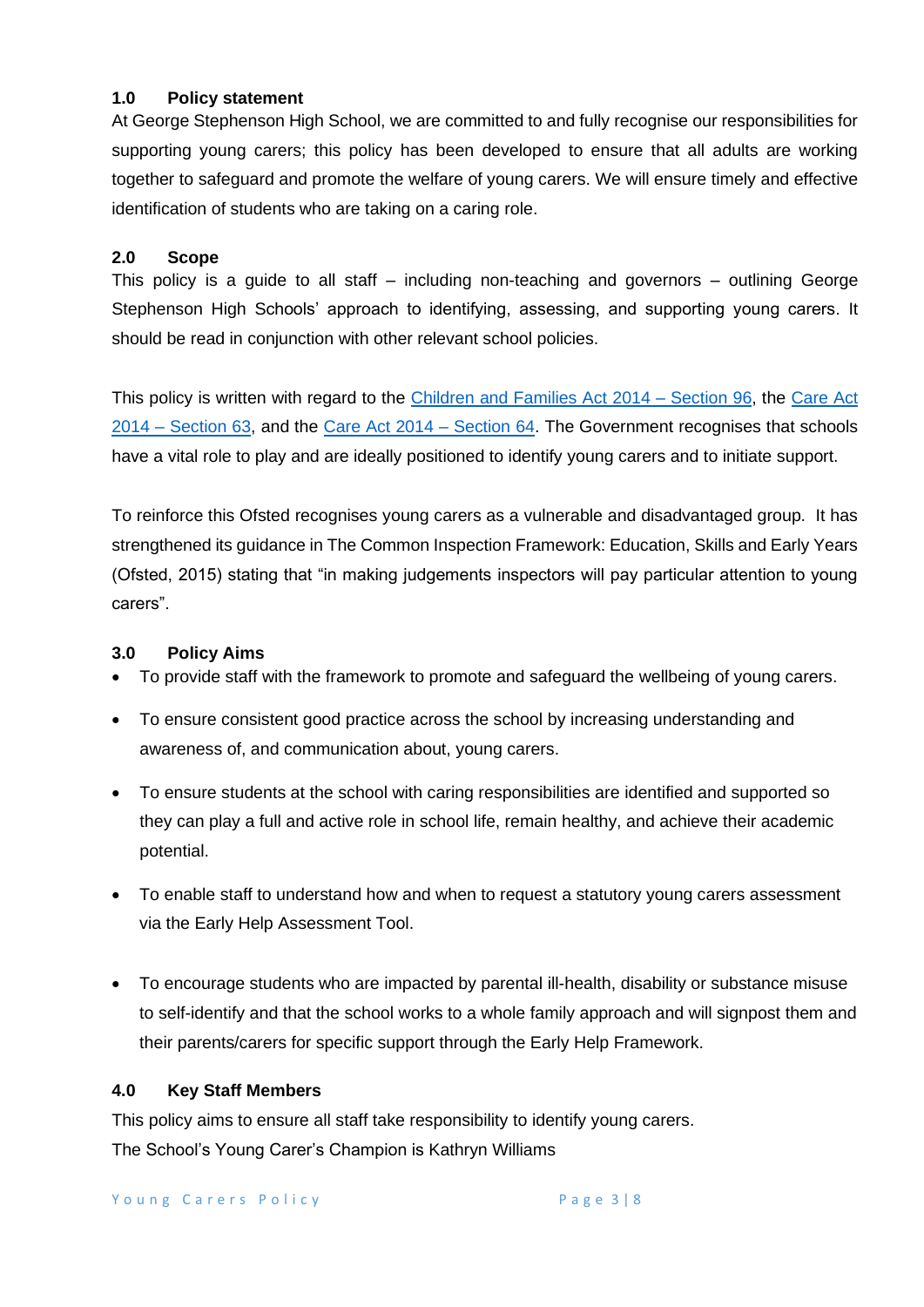They will act as a point of contact for on-going information, advice and guidance via the commissioned young carers' service.

They will delegate the day to day operational management to Alison Miller (Family Liaison Worker)

Other key members of staff have specific roles to play:

- Pastoral Staff –Alex Lunn (AHT)
- Designated Safeguarding Lead- Kath Williams (DHT)
- **EXENCO** –Rebecca Bennett
- Mental Health Champion Rebecca Ronan
- **PSHEe Coordinators: Catherine Patrick** and Eleanor Little

#### **5.0 Raising awareness of young carers**

#### **Who are they?**

A young carer is defined in law as a 'person under 18 who provides or intends to provide care for another person'. This includes 'providing practical or emotional support' (Children and Families Act 2014).

#### **The scale**

The 2011 census identified over 166,363 young carers in England, although research conducted in 2018 by the BBC and the University of Nottingham suggests that as many as 800,000 young people could be providing unpaid care in England alone. This is 1 in 12 children.

In North Tyneside, there are an estimated **7,000 young carers.** This amounts to six young carers in every North Tyneside secondary school class.

#### **What do young carers do?**

The tasks and level of caring undertaken by young carers can vary according to the nature of the illness or disability, the level and frequency of need for care, and the structure of the family as a whole.

Young carers often take on practical and/or emotional caring responsibilities that would normally be expected of an adult.

These can include:

- Practical tasks cooking, housework and shopping.
- Physical care lifting or helping someone use the stairs.
- Personal care dressing, washing, helping with toileting needs.
- Emotional support listening, calming, being present.
- Managing the family budget, collecting benefits and prescriptions.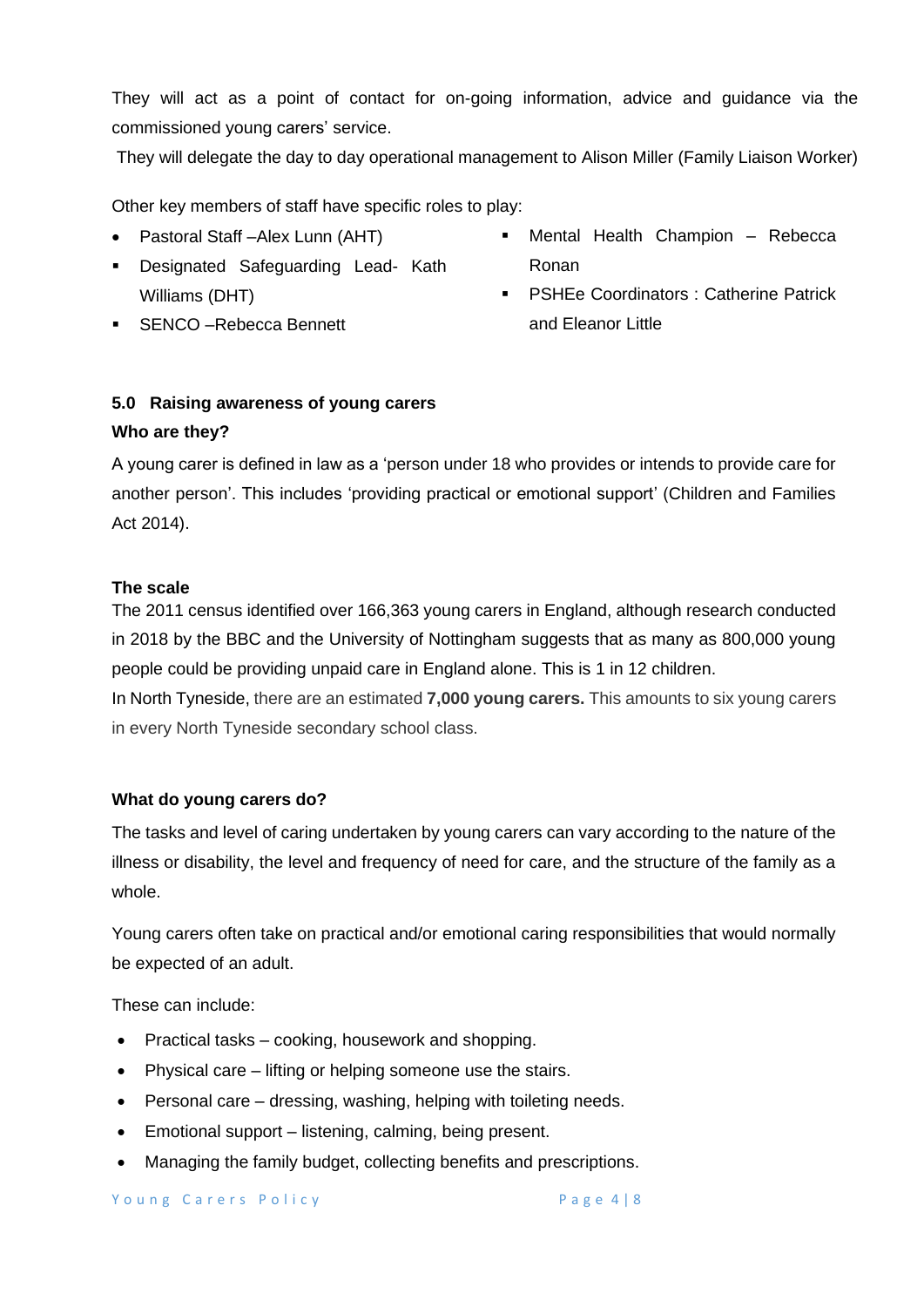- Medication management.
- Looking after younger siblings.
- Helping someone communicate.

## **How does caring affect a child or young person's life?**

- **Physical health:** Young carers are often severely affected by caring through the night, repeatedly lifting a heavy adult, poor diet and lack of sleep.
- **Emotional wellbeing:** Stress, tiredness and mental ill-health are common for young carers.
- **Socialisation:** Young carers often feel different or isolated from their peers and have limited opportunities for socialising. A quarter of young carers in the UK said they were bullied at school because of their caring role. Locally this was reported as high as 60% (Schools Anti-Bullying Audit).
- **Stable environment:** Young carers can experience traumatic life changes such as bereavement, family break-up, losing income and housing, or seeing the effects of an illness or addiction on the person they care for.

## **As a result, caring responsibilities have a significant impact on a pupil's learning:**

- 27% of young carers of secondary school age in England experience educational difficulties or miss school (Dearden and Becker, 2004).
- If left unsupported, young carers can continue to struggle with school and have significantly lower educational attainment at GCSE level – the difference between nine Cs and nine Ds (The Children's Society, 2013).
- Young carers are more likely than the national average not to be in education, employment or training (NEET) between 16 and 19. Of these, 75% had been NEET at least once (compared with 25% of all young people) and 42% had been NEET for six months or more (compared with 10% of all young people) (The Children's Society, 2013).

#### **Why young carers can be hidden**

- Their parent's condition is not obvious, so people don't think they need any help.
- They do not realise that they are a carer or that their life is different from their peers.
- They don't want to be any different from their peers.
- They believe that the school will show no interest in their family circumstances.
- They want to keep their identity at school separate from their caring role.
- It's not the sort of thing they feel can be discussed with friends.
- There has been no opportunity to share their story.
- They are worried about bullying.
- They worry that the family will be split up and taken into care.
- They want to keep it a secret and/or are embarrassed.

Young Carers Policy **Example 20** Page 5 | 8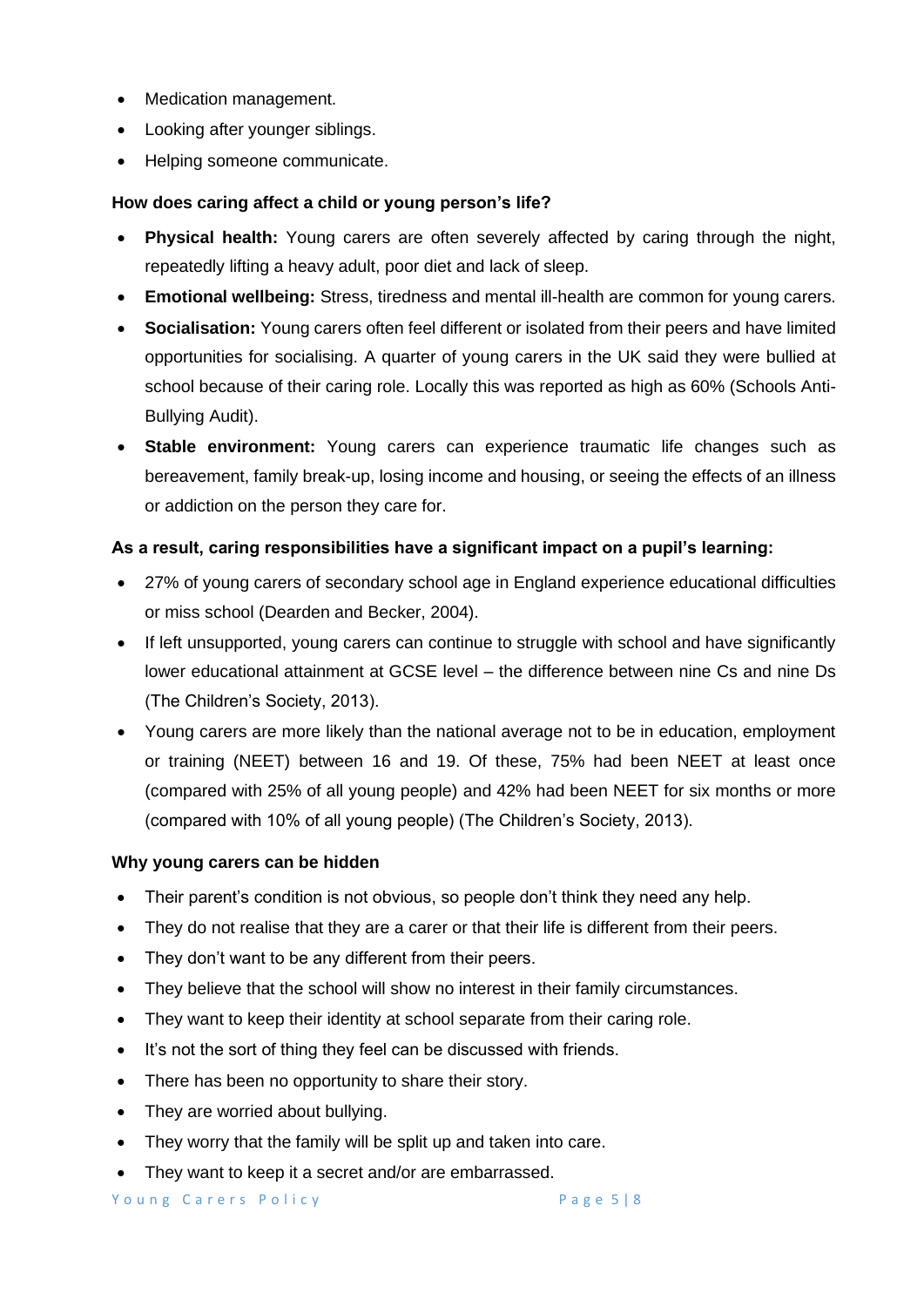• They see no reason or positive actions occurring as a result of telling their story.

## **6.0 Possible Indicators that a child/young person may be a young carer**

- Low attendance lateness to or absence from school.
- Achievement failing to reach their potential.
- Presentation –tired/ hungry/ unkempt.
- Not taking part in extracurricular activities.
- Social skills under or overdeveloped.
- Isolated/ being bullied.
- Homework /coursework is late or poor quality.
- Anxiety/constantly worried.
- Behavioural problems and poor concentration.
- Physical problems.
- No obvious signs school may be a break from caring.

## **7.0 Early Help**

We will ensure that staff, students and parents/carers are aware of the right to a young carers' assessment, as well as the support and services available to them, and how they can access these services.

Within the school (noticeboards, pastoral hub etc.) and through our communication channels (letters, social media, websites, tutorials, assemblies), we will share and display relevant information about young carers and how they can access support as well as who they can talk to in school.

#### **Young Carer's Assessment**

North Tyneside Council is committed to ensuring that young carers' identified in the borough are offered a Young Carers' Needs Assessment and a 6 month review of their support plan.

To support this process, in 2019, the local authority collaborated with North Tyneside Carers' Centre to create the new post of Young Carers' Link Worker.

The Young Carers' Link Worker provides ongoing training and support to local authority staff such as Social Workers, Family Partners and school staff, to support them to identify young carers and complete statutory Young Carers' Needs Assessments.

Once assessments are complete, the Link Worker quality assures the plans for young carers and ensures that annual reviews take place. The overall aim of the collaboration is to help young carers to thrive and access the best available support where they need it.

The service can be contacted directly for advice and discussion about the pathway and if guidance is required.

Young Carers Policy<br>
Page 6 | 8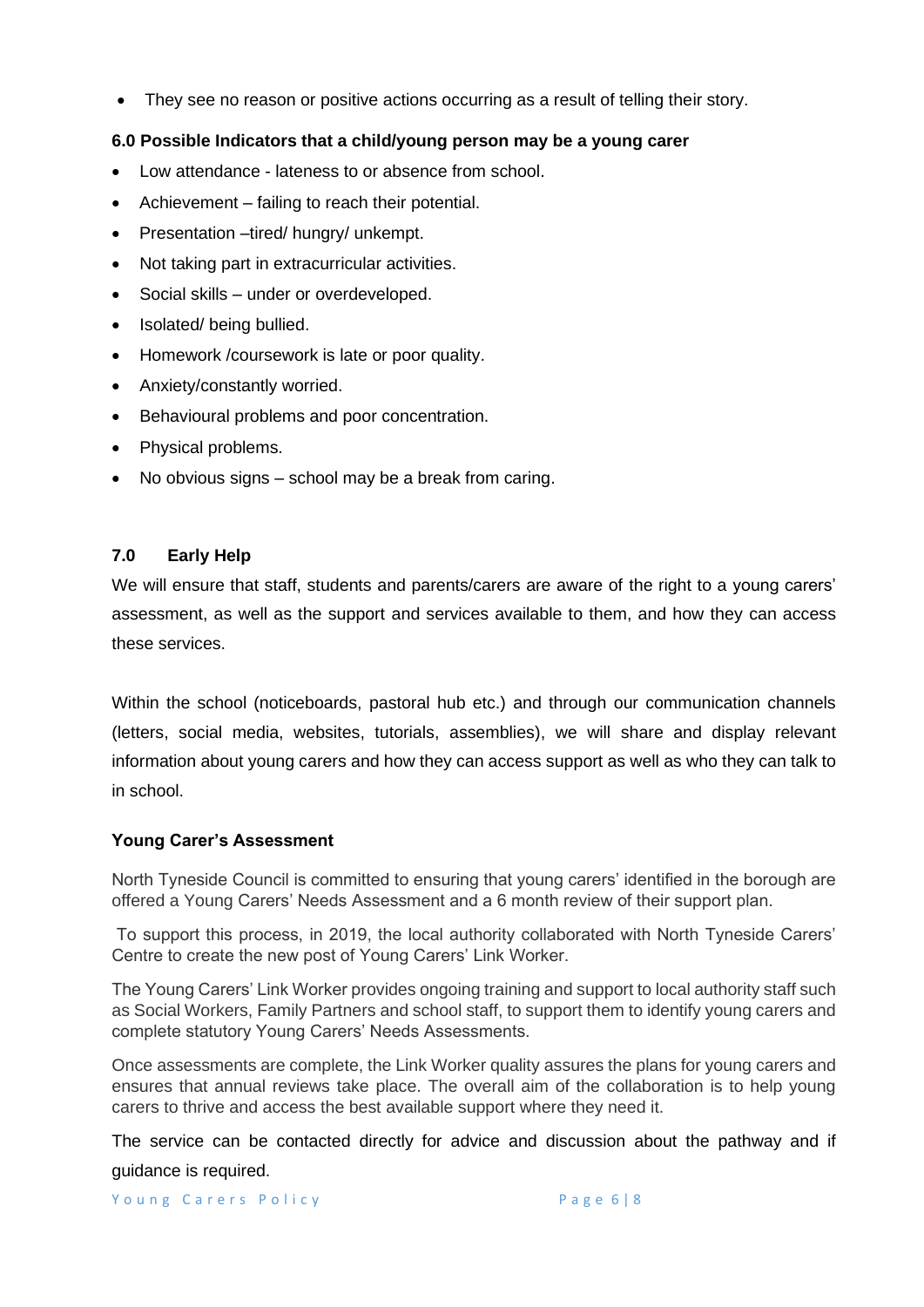The Young Carers' Link Worker, Anne Longstaff o[n anne.longstaff@ntcarers.co.uk](mailto:anne.longstaff@ntcarers.co.uk) or the Young Carers' Project team on (0191) 643 2298

# **8.0 Support at school**

# School-Based Support –

- When appropriate, staff will acknowledge the young person's caring responsibilities so they feel valued.
- Staff will be trained in offering support
- Staff will provide age appropriate information about their relative's illness/disability and given help to Identify a trusted adult/professional in their life whom they can talk to.
- The school will Identify opportunities for the young carer to access a break from their caring role
- The school will help the young carer to access activities where they can mix with their peers and young carers.
- The school will include the young carer in decision making about them and their family.
- The school will encourage and support young carers to reach their potential e.g. young carers who want to attend further education or seek employment.
- The school will provide opportunities for young carers and their families to self-identify and make them aware what support is available to them.
- The school will allow young carers to use a phone to call home during breaks and lunchtimes to reduce the worry that they may have about a family member.
- The school actively seeks feedback from our young carers and their families to look at how we can improve the support we put in place for young carers.
- Pupil premium funding will be used where possible to minimise any barriers to education and learning experienced by an eligible young carer.

# **Local Support**

We recognise some children and young people are at greater risk of experiencing poorer mental health and this includes young carers. In North Tyneside, there is a range of organisations and groups offering support, including the **CAMHS partnership.** These partners deliver accessible support to children, young people and their families, whilst working with professionals to reduce the range of mental health issues through prevention, intervention, training and participation.

[https://www.northumbria.nhs.uk/our-services/childrens-services/child-and-adolescent-mental](https://www.northumbria.nhs.uk/our-services/childrens-services/child-and-adolescent-mental-health-service-camhs/#06aa79e3)[health-service-camhs/#06aa79e3](https://www.northumbria.nhs.uk/our-services/childrens-services/child-and-adolescent-mental-health-service-camhs/#06aa79e3)

## **9.0 Whole school approach**

We will ensure all appropriate policies reflect the needs of young carers and have mechanisms in place to monitor how many students are taking on a caring role and the outcomes for this group.